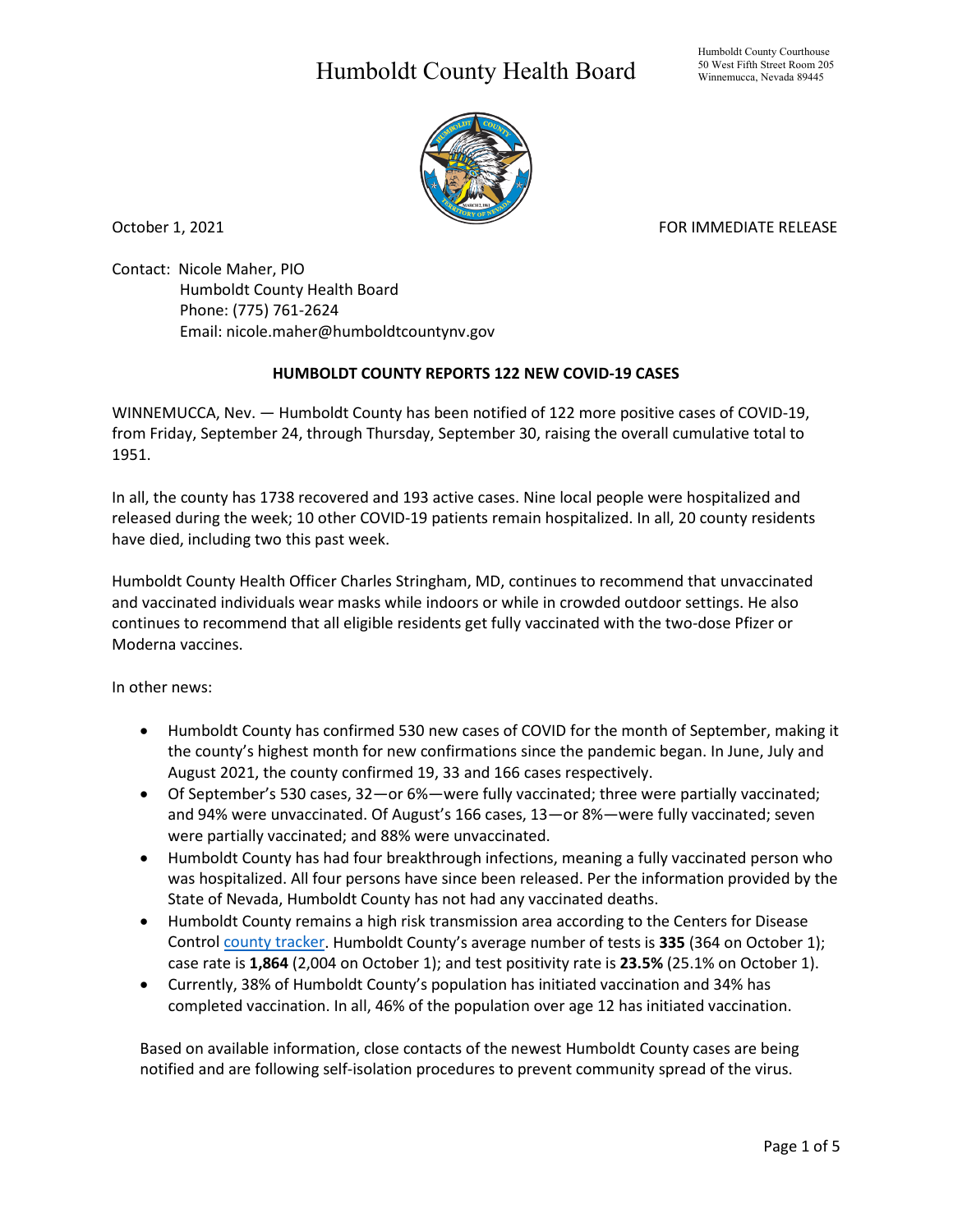Brief summary information of Humboldt County's latest cases follows:

| Case # | <b>Gender</b> | <b>Age Range</b> | <b>Contact</b>      | <b>Status</b>         |
|--------|---------------|------------------|---------------------|-----------------------|
| 1829   | Man           | 60s              | Under investigation | Self-isolating        |
| 1830   | Man           | 20s              | Under investigation | Self-isolating        |
| 1831   | Female        | Teen             | Under investigation | Self-isolating        |
| 1832   | Man           | 60s              | Under investigation | *Past Hospitalization |
| 1833   | Woman         | 70s              | Under investigation | Hospitalized          |
| 1834   | Male          | Teen             | Under investigation | Self-isolating        |
| 1835   | Male          | Teen             | Under investigation | Self-isolating        |
| 1836   | Woman         | 30 <sub>s</sub>  | Under investigation | Self-isolating        |
| 1837   | Female        | Teen             | Under investigation | Self-isolating        |
| 1838   | Woman         | 30 <sub>s</sub>  | Under investigation | Self-isolating        |
| 1839   | Man           | 40s              | Under investigation | Self-isolating        |
| 1840   | Woman         | 60s              | Under investigation | Self-isolating        |
| 1841   | Woman         | 60s              | Under investigation | Self-isolating        |
| 1842   | Man           | 50s              | Under investigation | Hospitalized          |
| 1843   | Woman         | 30s              | Under investigation | Self-isolating        |
| 1844   | Man           | 40s              | Under investigation | Self-isolating        |
| 1845   | Man           | 30 <sub>s</sub>  | Under investigation | Self-isolating        |
| 1846   | Man           | 50s              | Under investigation | Self-isolating        |
| 1847   | Male          | Teen             | Under investigation | Self-isolating        |
| 1848   | Man           | 40s              | Under investigation | Self-isolating        |
| 1849   | Woman         | 50s              | Under investigation | Self-isolating        |
| 1850   | Woman         | 30 <sub>s</sub>  | Under investigation | Self-isolating        |
| 1851   | Man           | 30 <sub>s</sub>  | Under investigation | Self-isolating        |
| 1852   | Woman         | 50s              | Under investigation | Self-isolating        |
| 1853   | Woman         | 80s              | Under investigation | Hospitalized          |
| 1854   | Man           | 30 <sub>s</sub>  | Under investigation | Self-isolating        |
| 1855   | Man           | 30 <sub>s</sub>  | Under investigation | Self-isolating        |
| 1856   | Woman         | 20s              | Under investigation | Self-isolating        |
| 1857   | Male          | Child            | Under investigation | Self-isolating        |
| 1858   | Man           | 30s              | Under investigation | Self-isolating        |
| 1859   | Woman         | 20s              | Under investigation | Self-isolating        |
| 1860   | Man           | 30 <sub>s</sub>  | Under investigation | Self-isolating        |
| 1861   | Man           | 50s              | Under investigation | Self-isolating        |
| 1862   | Female        | Child            | Under investigation | Self-isolating        |
| 1863   | Male          | Child            | Under investigation | Self-isolating        |
| 1864   | Man           | 30s              | Under investigation | Self-isolating        |
| 1865   | Woman         | 50s              | Under investigation | Self-isolating        |
| 1866   | Man           | 50s              | Under investigation | Self-isolating        |
| 1867   | Man           | 60s              | Under investigation | Self-isolating        |
| 1868   | Man           | 60s              | Under investigation | Self-isolating        |
| 1869   | Man           | 20s              | Under investigation | Self-isolating        |
| 1870   | Male          | Teen             | Under investigation | Self-isolating        |
| 1871   | Man           | 20s              | Under investigation | Self-isolating        |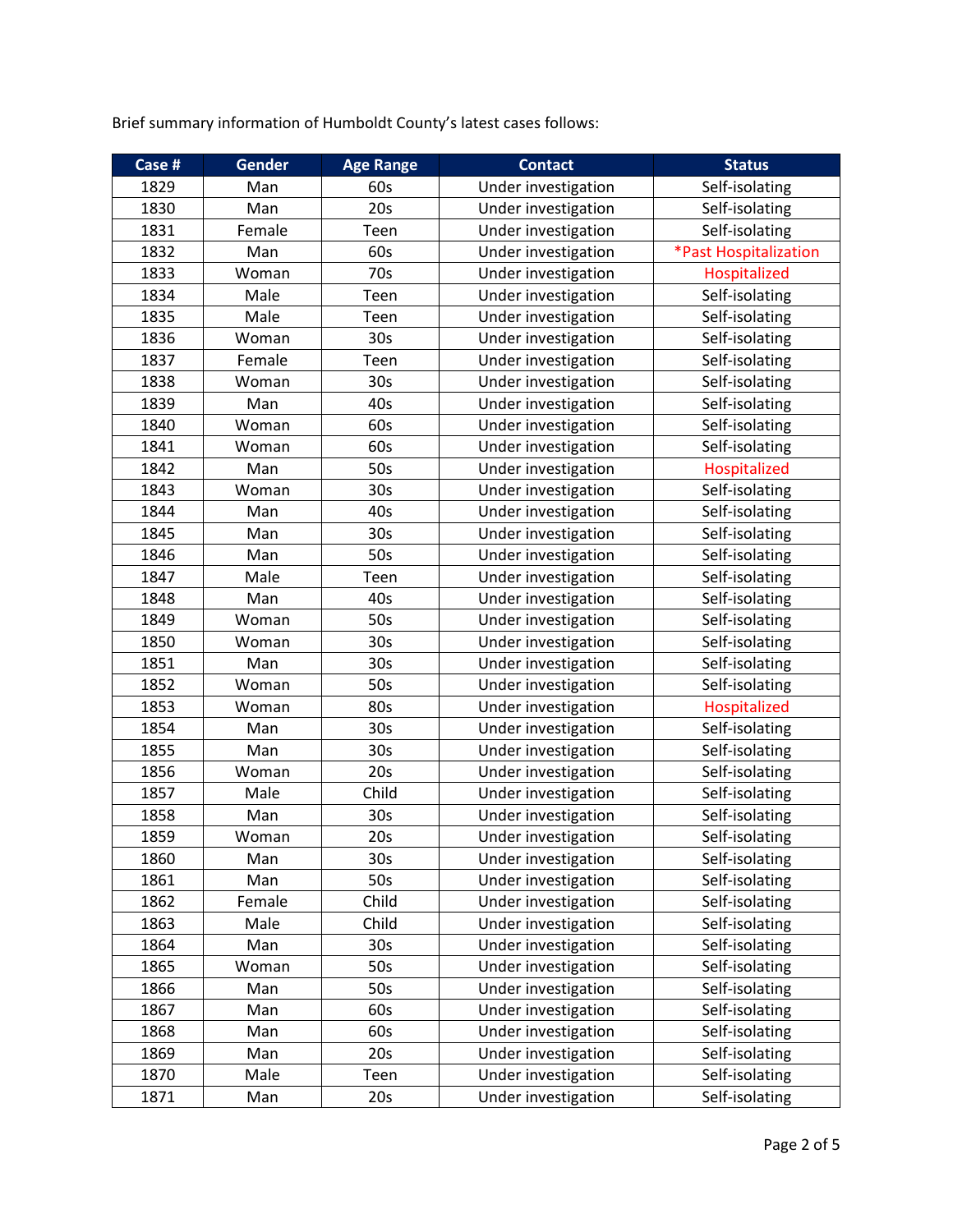| Case # | Gender | <b>Age Range</b> | <b>Contact</b>      | <b>Status</b>  |
|--------|--------|------------------|---------------------|----------------|
| 1872   | Man    | 30 <sub>s</sub>  | Under investigation | Hospitalized   |
| 1873   | Woman  | 50s              | Under investigation | Self-isolating |
| 1874   | Female | Teen             | Under investigation | Self-isolating |
| 1875   | Man    | 30 <sub>s</sub>  | Under investigation | Self-isolating |
| 1876   | Man    | 70s              | Under investigation | Hospitalized   |
| 1877   | Man    | 50s              | Under investigation | Self-isolating |
| 1878   | Man    | 50s              | Under investigation | Self-isolating |
| 1879   | Man    | 50s              | Under investigation | Self-isolating |
| 1880   | Man    | 20s              | Under investigation | Self-isolating |
| 1881   | Man    | 50s              | Under investigation | Self-isolating |
| 1882   | Woman  | 30 <sub>s</sub>  | Under investigation | Self-isolating |
| 1883   | Man    | 20s              | Under investigation | Self-isolating |
| 1884   | Woman  | 30s              | Under investigation | Self-isolating |
| 1885   | Woman  | 30s              | Under investigation | Self-isolating |
| 1886   | Man    | 30 <sub>s</sub>  | Under investigation | Self-isolating |
| 1887   | Man    | 50s              | Under investigation | Self-isolating |
| 1888   | Woman  | 30s              | Under investigation | Self-isolating |
| 1889   | Male   | Child            | Under investigation | Self-isolating |
| 1890   | Male   | Child            | Under investigation | Self-isolating |
| 1891   | Woman  | 20s              | Under investigation | Self-isolating |
| 1892   | Woman  | 60s              | Under investigation | Self-isolating |
| 1893   | Woman  | 70s              | Under investigation | Self-isolating |
| 1894   | Male   | Child            | Under investigation | Self-isolating |
| 1895   | Man    | 20s              | Under investigation | Self-isolating |
| 1896   | Man    | 40s              | Under investigation | Self-isolating |
| 1897   | Man    | 20s              | Under investigation | Self-isolating |
| 1898   | Woman  | 40s              | Under investigation | Self-isolating |
| 1899   | Man    | 30 <sub>s</sub>  | Under investigation | Self-isolating |
| 1900   | Male   | Child            | Under investigation | Self-isolating |
| 1901   | Woman  | 40s              | Under investigation | Self-isolating |
| 1902   | Female | Teen             | Under investigation | Self-isolating |
| 1903   | Woman  | 30 <sub>s</sub>  | Under investigation | Self-isolating |
| 1904   | Male   | Teen             | Under investigation | Self-isolating |
| 1905   | Male   | Teen             | Under investigation | Self-isolating |
| 1906   | Woman  | 50s              | Under investigation | Self-isolating |
| 1907   | Woman  | 40s              | Under investigation | Self-isolating |
| 1908   | Man    | 30s              | Under investigation | Self-isolating |
| 1909   | Man    | 60s              | Under investigation | Self-isolating |
| 1910   | Female | Teen             | Under investigation | Self-isolating |
| 1911   | Man    | 40s              | Under investigation | Self-isolating |
| 1912   | Man    | 60s              | Under investigation | Self-isolating |
| 1913   | Woman  | 70s              | Under investigation | Self-isolating |
| 1914   | Woman  | 60s              | Under investigation | Self-isolating |
| 1915   | Man    | 60s              | Under investigation | Hospitalized   |
| 1916   | Woman  | 40s              | Under investigation | Self-isolating |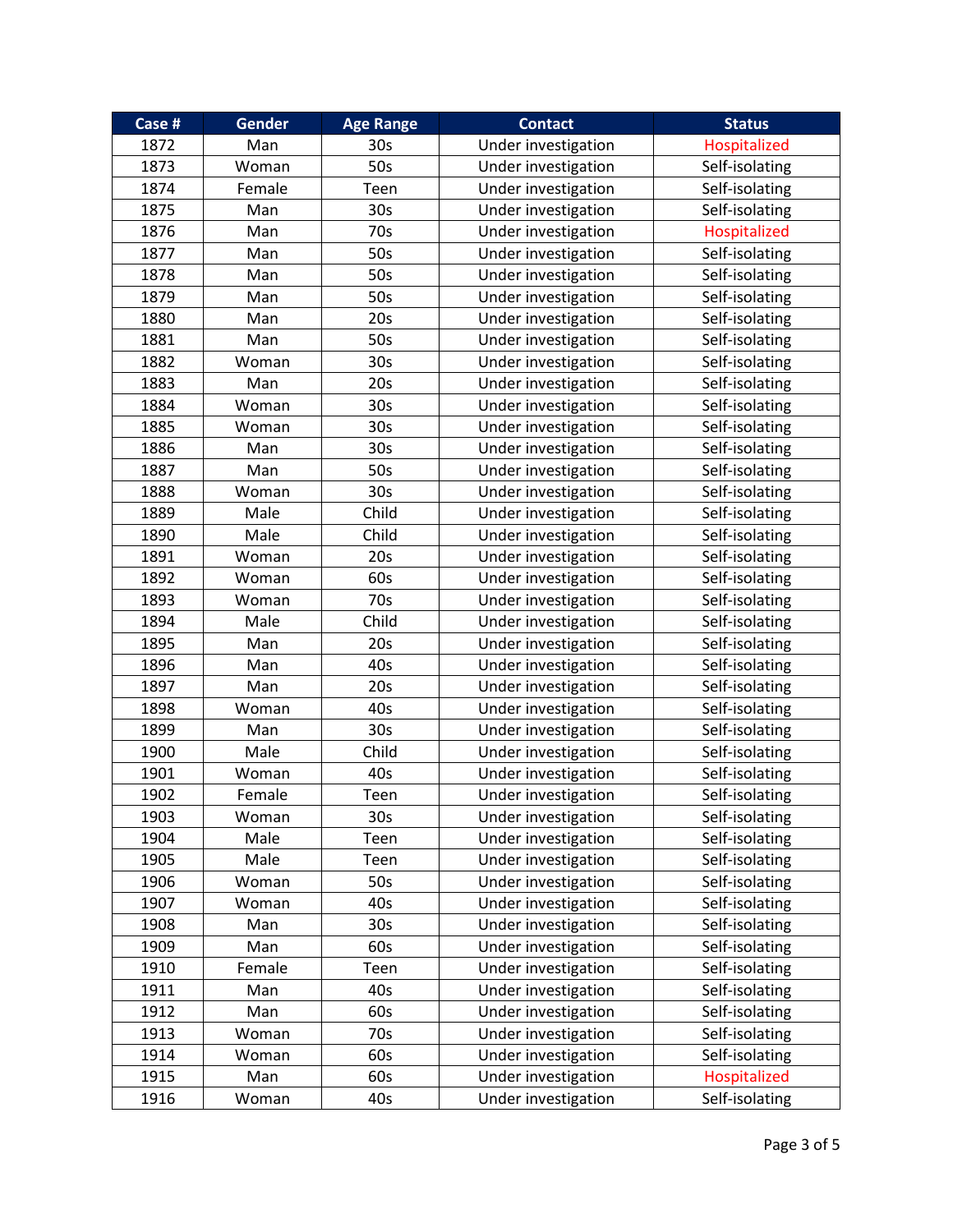| Case # | <b>Gender</b> | <b>Age Range</b> | <b>Contact</b>      | <b>Status</b>  |
|--------|---------------|------------------|---------------------|----------------|
| 1917   | Female        | Teen             | Under investigation | Self-isolating |
| 1918   | Female        | Teen             | Under investigation | Self-isolating |
| 1919   | Woman         | 40s              | Under investigation | Self-isolating |
| 1920   | Woman         | 20s              | Under investigation | Self-isolating |
| 1921   | Man           | 50s              | Under investigation | Self-isolating |
| 1922   | Woman         | 30 <sub>s</sub>  | Under investigation | Self-isolating |
| 1923   | Woman         | 60s              | Under investigation | Self-isolating |
| 1924   | Woman         | 50s              | Under investigation | Self-isolating |
| 1925   | Woman         | 40s              | Under investigation | Self-isolating |
| 1926   | Woman         | 80s              | Under investigation | Self-isolating |
| 1927   | Woman         | 50s              | Under investigation | Self-isolating |
| 1928   | Woman         | 40s              | Under investigation | Self-isolating |
| 1930   | Man           | 30 <sub>s</sub>  | Under investigation | Self-isolating |
| 1931   | Male          | Child            | Under investigation | Self-isolating |
| 1932   | Female        | Child            | Under investigation | Self-isolating |
| 1933   | Man           | 50s              | Under investigation | Self-isolating |
| 1934   | Man           | 70s              | Under investigation | Self-isolating |
| 1935   | Woman         | 40s              | Under investigation | Self-isolating |
| 1936   | Man           | 40s              | Under investigation | Self-isolating |
| 1937   | Woman         | 30s              | Under investigation | Self-isolating |
| 1938   | Woman         | 50s              | Under investigation | Self-isolating |
| 1939   | Woman         | 70s              | Under investigation | Self-isolating |
| 1940   | Woman         | 80s              | Under investigation | Self-isolating |
| 1941   | Woman         | 80s              | Under investigation | Self-isolating |
| 1942   | Male          | Teen             | Under investigation | Self-isolating |
| 1943   | Man           | 70s              | Under investigation | Self-isolating |
| 1944   | Woman         | 60s              | Under investigation | Self-isolating |
| 1945   | Man           | 30 <sub>s</sub>  | Under investigation | Self-isolating |
| 1946   | Woman         | 60s              | Under investigation | Self-isolating |
| 1947   | Woman         | 20s              | Under investigation | Self-isolating |
| 1948   | Man           | 70s              | Under investigation | Self-isolating |
| 1949   | Man           | 30 <sub>s</sub>  | Under investigation | Self-isolating |
| 1950   | Male          | Teen             | Under investigation | Self-isolating |
| 1951   | Woman         | 40s              | Under investigation | Self-isolating |

\*Past hospitalization means the person was hospitalized sometime during the past week (since the previous reporting period) but has since been released.

The following vaccination opportunities are available to Humboldt County residents:

- **Ridley's Pharmacy** is offering the Moderna, Pfizer and Johnson & Johnson vaccines to Humboldt County residents age 18 and older. No appointment is necessary; drop by anytime between 9 a.m. and 6 p.m. Monday through Friday, not including holidays.
- **The Walmart Pharmacy** is offering COVID-19 vaccines to all individuals age 12 and older, including the third dose booster for immunocompromised persons. Vaccine type depends on